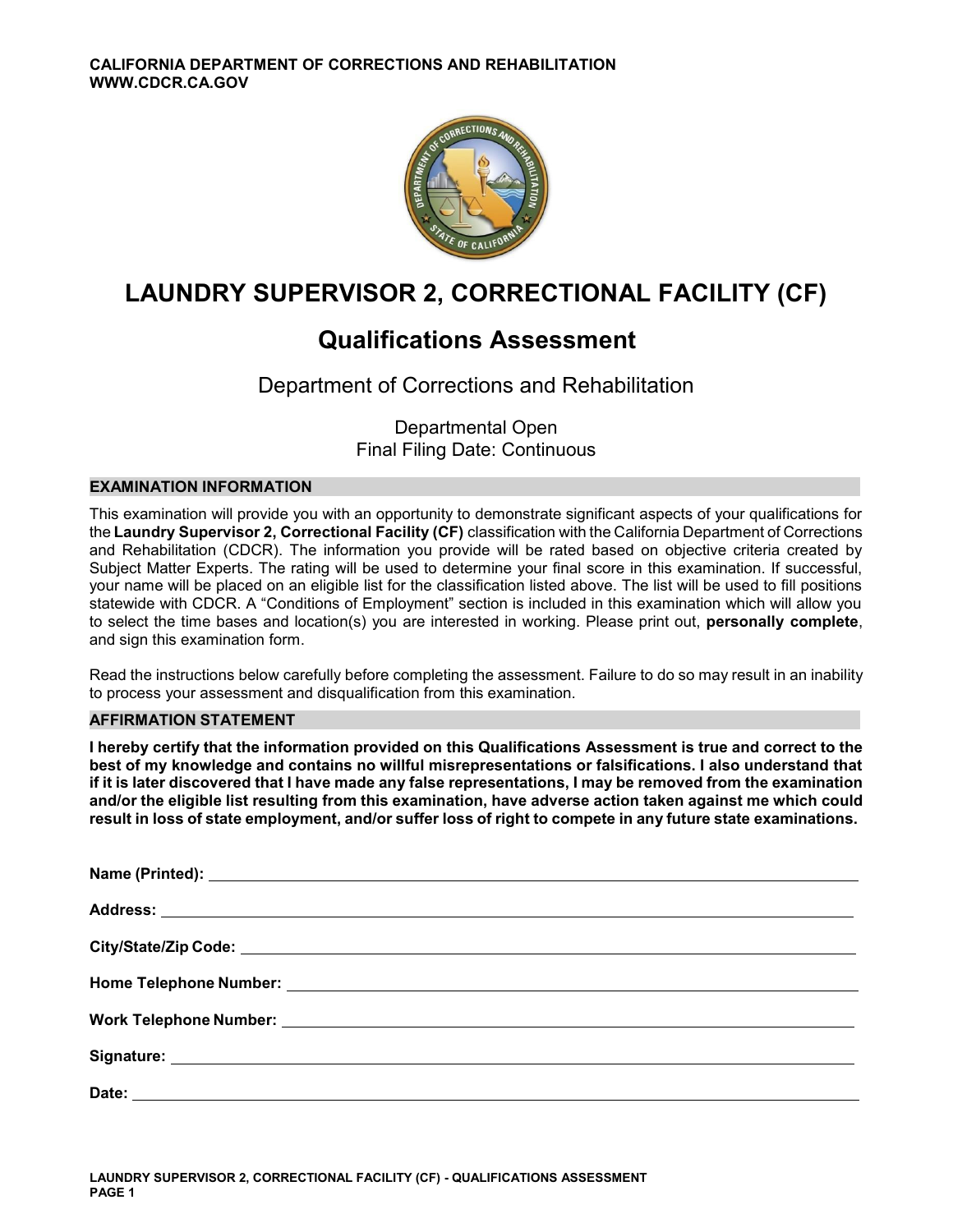# **FILING INSTRUCTIONS**

### **All applicants must complete and submit the following examination materials:**

- [Examination Application \(STD. 678\)](https://jobs.ca.gov/pdf/STD678.pdf)
- Qualifications Assessment

#### By mail to:

**Department of Corrections and Rehabilitation Talent Acquisition and Career Services P.O. Box 942883 Sacramento, CA 94283-0001** 

Or in person at:

**Department of Corrections and Rehabilitation 1515 S Street Sacramento, CA 95811-7243 Attn: Talent Acquisition and Career Services, 101N** 

If you are personally delivering your application and Qualifications Assessment, you must do so between the hours of **8:00 a.m.** and **5:00 p.m.**, Monday through Friday, excluding holidays, on or before the cut-off date to the street address listed above.

# **NOTE:**

- All examination materials must have original signatures.
- Be sure your envelope has adequate postage if submitting via mail.
- Faxed or emailed copies will **NOT** be accepted under any circumstances.
- Make and keep a photocopy of the completed Qualifications Assessment for your records.

### **GENERAL INSTRUCTIONS**

This Qualifications Assessment is the sole component of the examination. To obtain a position on the eligible list, a minimum score of 70% must be achieved. Therefore, please be sure to review and follow all instructions carefully as missing or incomplete information may result in disqualification or a lower score.

This examination is comprised of the following areas:

- Affirmation Statement (page 1)
- Filing Instructions / General Instructions (page 2)
- Prior State Employment / Conditions of Employment (pages 3 4)
- Rating Instructions (page 5)
- Knowledge & Experience Assessment (pages 6 9)
- Recruitment Questionnaire (page 11 12)

# **YOUR RESPONSES ARE SUBJECT TO VERIFICATION**

Please keep in mind that all information provided on this Qualifications Assessment will be subject to verification at any time during the examination process, hiring process, and even after gaining employment. Anyone who misrepresents his/her experience will be subject to adverse consequences, which could include the following action(s):

- Removal from the examination process
- Removal from the eligible list / certification list
- Loss of State employment
- Loss of rights to compete in any future state examinations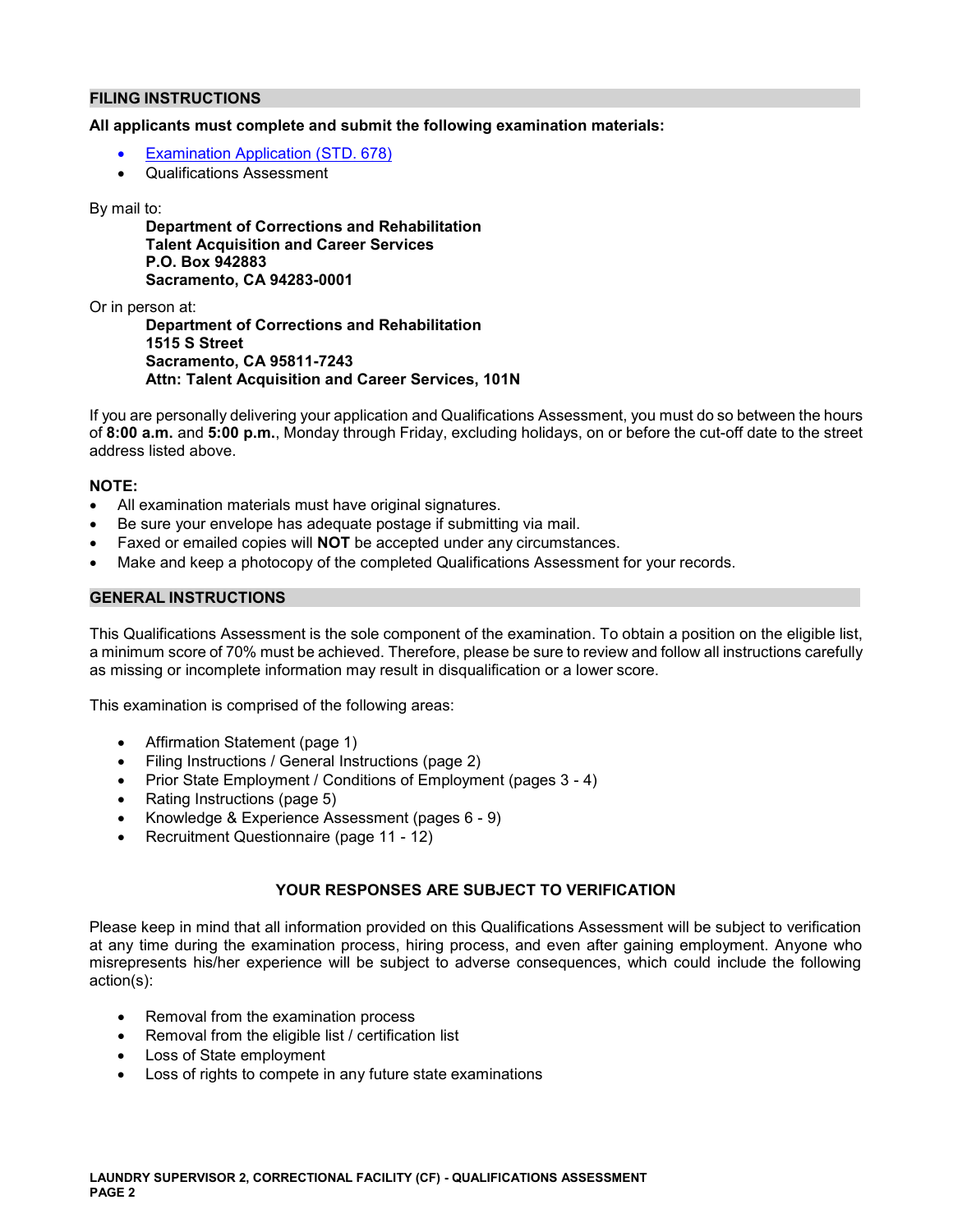# **PRIOR STATE EMPLOYMENT INFORMATION**

**Complete this next section ONLY if you have been previously dismissed from California State Civil Service employment by punitive action or as a result of disciplinary proceedings. IF THIS DOES NOT APPLY TO YOU, please skip this question.** 

**Do you have written permission from the California Department of Human Resources (CalHR) to take this examination?** 



**State Personnel Board, Rule 211 provides that a dismissed state employee may only participate in State Civil Service examinations if he/she has obtained prior consent from the State Personnel Board.** 

### **CONDITIONS OF EMPLOYMENT**

# **PLEASE MARK THE APPROPRIATE BOX(ES) OF YOUR CHOICE.**

If you are successful in this examination, your name will be placed on an active employment list and referred to fill vacancies Statewide according to the conditions you specify on this form.

### **TYPE OF APPOINTMENT YOU WILL ACCEPT**

Please mark the appropriate box(es) - you may check "(A) Any" if you are willing to accept any type of employment.

☐ **(D) Permanent Full-Time** ☐ **(R) Permanent Part-Time** ☐ **(K) Limited-Term Full-Time** ☐ **(A) Any** 

If all are marked and you receive an appointment other than permanent full-time, your name will continue to be considered for permanent full-time positions.

# **LOCATION(S) YOU ARE WILLING TO WORK**

☐ **5 ANYWHERE IN THE STATE –** If this box is marked, no further selection is necessary

# **NORTHERN REGION**

- 
- ☐ 0200 **Alpine County**  CSP, San Quentin ☐ 4500 **Shasta County**
- 
- Mule Creek State Prison <br>● Pine Grove Youth Conservation **□ 2500 Nodoc County Direct Bullety** Direct Pounty **Produce County**
- Pine Grove Youth Conservation ☐ 2800 **Napa County** Camp ☐ 4800 **Solano County**
- 
- 
- 
- 
- 
- 
- 
- 
- ☐ 1200 **Humboldt County** ☐ 5800 **Yuba County**
- ☐ 1700 **Lake County**  California Health Care Facility
- □ 1800 **Lassen County** O.H. Close YCF<br>• California Correctional Center N.A. Chaderjian YCF
- California Correctional Center N.A. Chaderjian YCF
- High Desert State Prison
- 
- 
- ☐ ☐ 2300 **Mendocino County** 0300 **Amador County** ☐ 4600 **Sierra County** 
	-
	-
	-
	-
- <p>□ 0400 Butte County</p>\n<p>□ 0500 Calavers County</p>\n<p>□ 0500 Calavers County</p>\n<p>□ 0500 Calavers</p>\n<p>□ 3100 Place County</p>\n<p>□ 3200 Placer County</p>\n<p>□ 4900 Sonoma County</p>\n<p>□ 4900 Sonoma County</p>\n<p>□ 4900 Sonoma County</p>  $\Box$  0500 – Calaveras County<br>  $\Box$  0600 – Colusa County<br>  $\Box$  0700 – Contra Costa County<br>  $\Box$  0700 – Contra Costa County<br>  $\Box$  0700 – Contra Costa County<br>
• CSP, Sacramento County<br>
• CSP, Sacramento County<br>
• CSP, Sacra
	-
	-
- 0800 **Del Norte County**  Folsom State Prison ☐ ☐ 5300 **Trinity County**  Pelican Bay State Prison Richard A. McGee Correctional ☐ 0900 – **El Dorado County** Training Center ☐ 5500 – **Tuolumne County**
- Sierra Conservation Center ☐ 3800 ☐ **San Francisco County**  1100 **Glenn County** ☐ 3900 **San Joaquin County** ☐ 5700 **Yolo County** 
	- -
		-
		-
	-
- ☐ 0100 **Alameda County** ☐ 2100 **Marin County** ☐ 4100 **San Mateo County** 
	-
	-
	-
	- -
	-
	-
	-
	-
	-
	-
	-
	-

**CENTRAL REGION**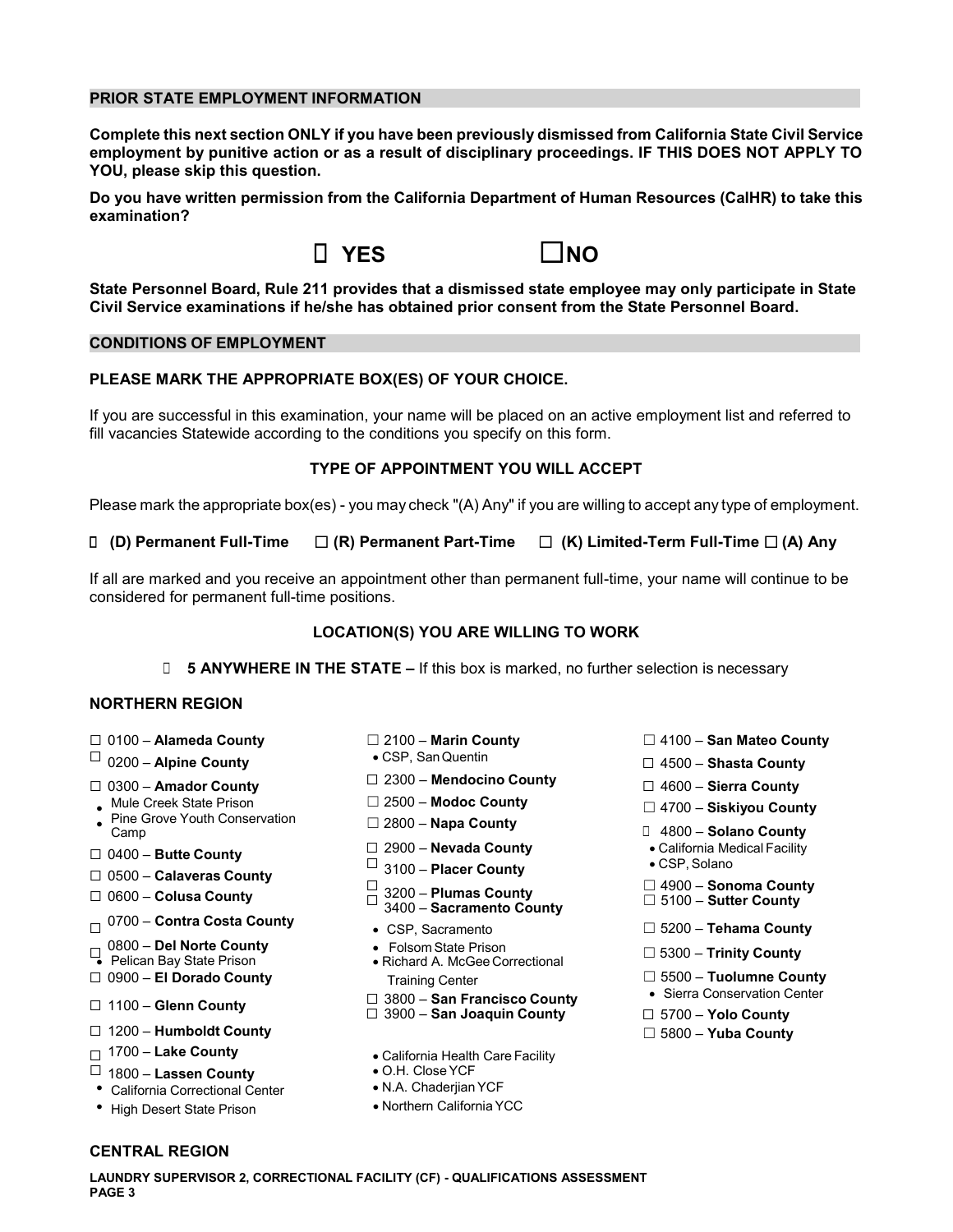- 
- 
- 

- 
- 
- 
- 
- 

- 
- 
- Pleasant Valley State Prison 
 Avenal State Prison 
 Avenal State Prison 
 Correctional Training Facility
 1400 **Inyo County**<br>CSP, Corcoran 
 CSP, Corcoran 
 CA Substance Abuse Treatment<br>
Facility
 Facility
 Fac ☐ 1500 – **Kern County** Facility ☐ 3500 – **San Benito County** 
	-
- California City Correctional Institution<br>
 California Correctional Institution<br>
 California Correctional Institution<br>
 California Women's<br>
 California Men's Colony<br>
 California Men's Colony<br>
 California Men's Col
	-
	-
	-
	-
- ☐ 1000 **Fresno County** ☐ 1600 **Kings County** ☐ 2700 **Monterey County** 
	-
	-
	-
	-
	-
- North Kern State Prison  **Prison Prison Prison Prison Prison Prison A300 Santa Clara County**
- Wasco State Prison **DEMALL COUNTED ASSESS INTERNATION MARTIPOSA County □ 4400 Santa Cruz County** 
	- ☐ 2400 **Merced County** ☐ 5000 **Stanislaus County**
	- ☐ 2600 **Mono County** ☐ 5400 **Tulare County**

# **SOUTHERN REGION**

- 
- 
- CSP, Centinela County Chuckawalla Valley State Prison **□ 4200 Santa Barbara County**<br>
□ 1900 **Los Angeles County Prison Delayer of Santa Barbara County Prison Delayer Delayer Delayer Delayer CSP 1 os Angeles**
- 
- ☐ 3000 **Orange County County**
- 
- ☐ 1300 **Imperial County** ☐ 3300 **Riverside County** ☐ 3700 **San Diego County**  Calipatria State Prison **California Rehabilitation Center California Rehabilitation Center California**<br>Chuckawalla Valley State Prison **Canta Barbara County** 
	-
	-
	- CSP, Los Angeles County **□ 3600 San Bernardino**<br>3000 **Orange County County County County** 
		- California Institution for Men
		- California Institution for Women
- 
- 
- 
- 
- 

# **ADDRESS OR EMPLOYMENT CHANGES**

After list release, successful candidates may update any address and/or availability for employment preference information by accessing their [CalCareer Account](https://www.jobs.ca.gov/) [\(www.jobs.ca.gov](www.jobs.ca.gov)) on the California Department of Human Resources (CalHR) website or by notifying CDCR at the following address:

> California Department of Corrections and Rehabilitation Talent Acquisition and Career Services P.O. Box 942883 Sacramento, CA 94283-0001 Attn: Certification Unit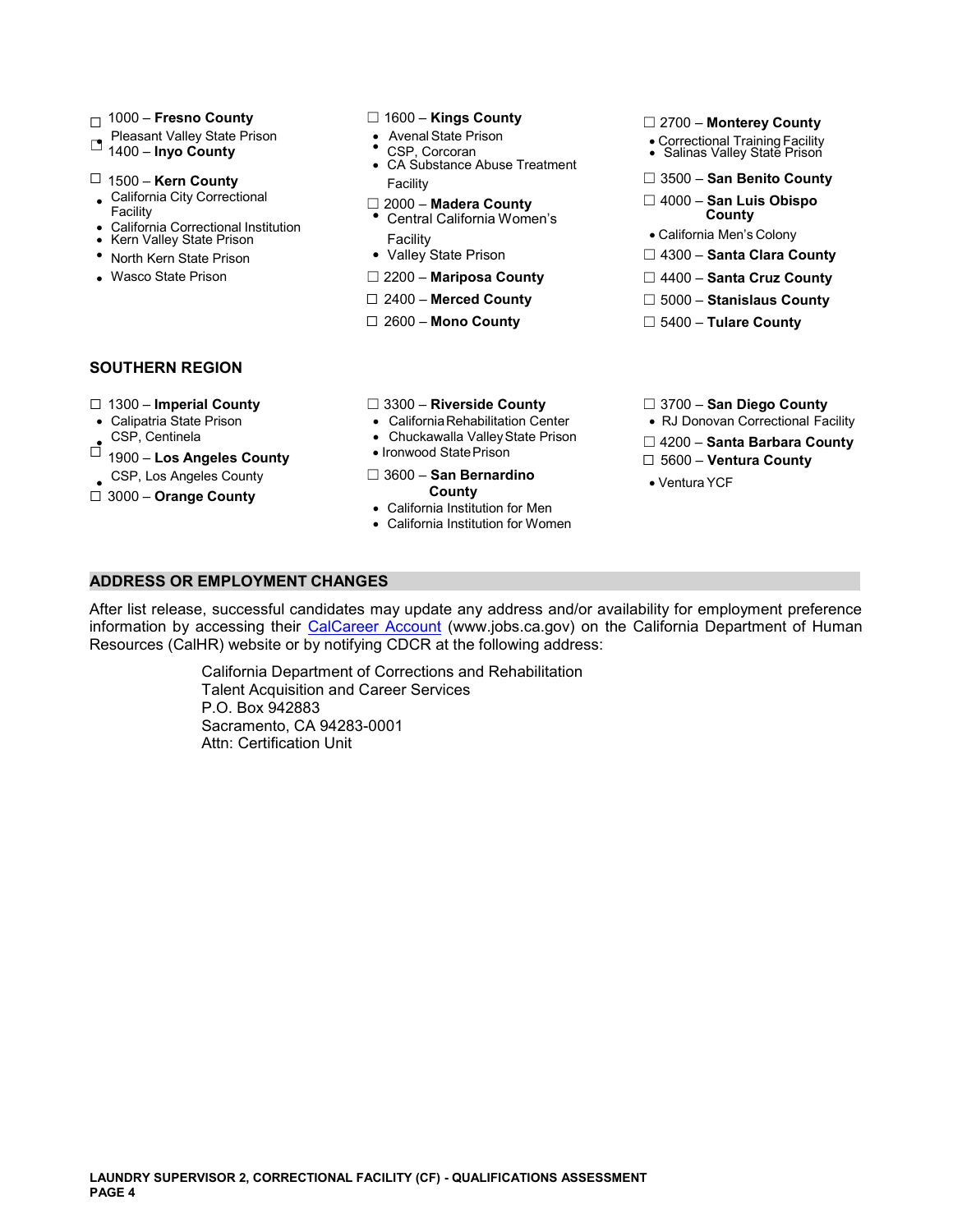# **RATING INSTRUCTIONS**

Rate your knowledge and experience performing specific job-related actions, using the rating scale(s) below.

Respond to each statement, beginning on the following page, by indicating how the statement applies to you. You are required to respond to every statement by marking one option for each of the two scales provided. Responses may not be changed or added once submitted to the Talent Acquisition and Career Services. Missing responses will result in a lower score.

In responding to each statement, you may refer to your FORMAL EDUCATION, FORMAL TRAINING COURSES, and/or WORK EXPERIENCE whether paid or not paid.

# **SCALE #1 - KNOWLEDGE RELATED TO PERFORMING THIS ACTION**

### **Extensive Knowledge**

I possess an expert knowledge level to the extent that I have effectively performed tasks related to this knowledge in the most difficult and complex situations **and** I have instructed others on specific aspects of this knowledge.

### **Moderate Knowledge**

I possess an advanced knowledge level to the extent that I could effectively perform this task under the majority of circumstances or situations encountered.

### **Basic Knowledge**

I possess a sufficient knowledge level that would allow me to perform this task successfully in routine situations.

### **Limited Knowledge**

I have some knowledge of how to perform this task, but I may require additional instruction to apply my knowledge effectively.

#### **No Knowledge**

I have no knowledge of how to perform this task or what it may entail.

# **SCALE #2 - EXPERIENCE RELATED TO PERFORMING THIS ACTION**

#### **Extensive Experience**

I have more than 7 years of experience in regularly performing this action **and** I have instructed others on this specific action.

#### **Moderate Experience**

I have more than 5 years, but less than 6 years of experience performing this action **and** I can perform it independently.

#### **Basic Experience**

I have more than 4 years, but less than 5 years of experience performing this action **and** I have performed it regularly with minimal or no assistance.

#### **Limited Experience**

I have less than 4 years of experience in performing this action **and** I may require assistance for successful performance.

# **No Experience**

I have never performed this action.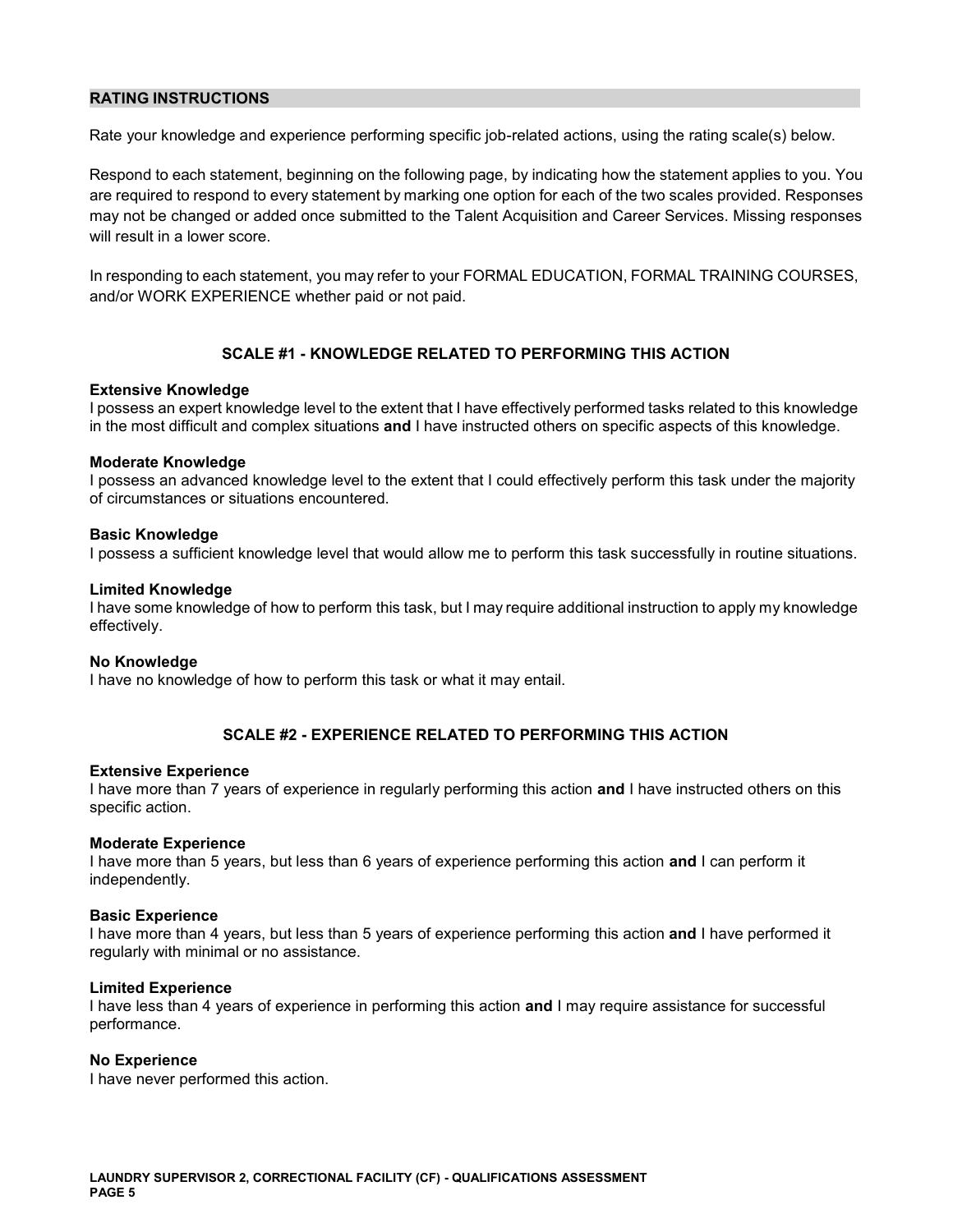| 1. Assign and supervise employees'/inmates training (e.g., operation and machinery, safety and cross<br>contamination, etc.).                                                         |                                                                                                                                                                                      |
|---------------------------------------------------------------------------------------------------------------------------------------------------------------------------------------|--------------------------------------------------------------------------------------------------------------------------------------------------------------------------------------|
| Knowledge related to performing this action<br>□ Extensive Knowledge<br>Moderate Knowledge<br>Ц<br><b>Basic Knowledge</b><br>Ц<br><b>Limited Knowledge</b><br>Ц<br>No Knowledge<br>Ц  | Experience related to performing this action<br>□ Extensive Experience<br>□ Moderate Experience<br>□ Basic Experience<br>□ Limited Experience<br>$\Box$ No Experience                |
| 2. Evaluate employees'/inmates performance.                                                                                                                                           |                                                                                                                                                                                      |
| Knowledge related to performing this action<br><b>D</b> Extensive Knowledge<br>Moderate Knowledge<br>Ц<br>Basic Knowledge<br>О.<br><b>Limited Knowledge</b><br>Ш<br>No Knowledge<br>0 | Experience related to performing this action<br>$\Box$ Extensive Experience<br>□ Moderate Experience<br>□ Basic Experience<br>□ Limited Experience<br>$\Box$ No Experience           |
| 3. Instruct employees'/inmates on how to safely operate laundry equipment.                                                                                                            |                                                                                                                                                                                      |
| Knowledge related to performing this action<br>□ Extensive Knowledge<br>Moderate Knowledge<br>Ц<br>Basic Knowledge<br>Ш<br><b>Limited Knowledge</b><br>Ц<br>No Knowledge<br>О         | Experience related to performing this action<br>$\Box$ Extensive Experience<br>□ Moderate Experience<br>$\Box$ Basic Experience<br>$\Box$ Limited Experience<br>$\Box$ No Experience |
|                                                                                                                                                                                       | 4. Keep employees'/inmates records (e.g., timecards, performance evaluations and initial paperwork, etc.).                                                                           |
| Knowledge related to performing this action<br>□ Extensive Knowledge<br>Moderate Knowledge<br>Ш<br><b>Basic Knowledge</b><br><b>Limited Knowledge</b><br>Ц<br>No Knowledge<br>Ц       | Experience related to performing this action<br>□ Extensive Experience<br>□ Moderate Experience<br>$\Box$ Basic Experience<br>$\Box$ Limited Experience<br>$\Box$ No Experience      |
|                                                                                                                                                                                       |                                                                                                                                                                                      |
| 5. Prepare reports (e.g., tool control, chemical report and perpetual inventory, etc.).                                                                                               |                                                                                                                                                                                      |
| Knowledge related to performing this action<br>□ Extensive Knowledge<br>Moderate Knowledge<br>Ц<br><b>Basic Knowledge</b><br>Ц<br><b>Limited Knowledge</b><br>Ц<br>No Knowledge<br>Ц  | Experience related to performing this action<br>□ Extensive Experience<br>□ Moderate Experience<br>$\Box$ Basic Experience<br>$\Box$ Limited Experience<br>$\Box$ No Experience      |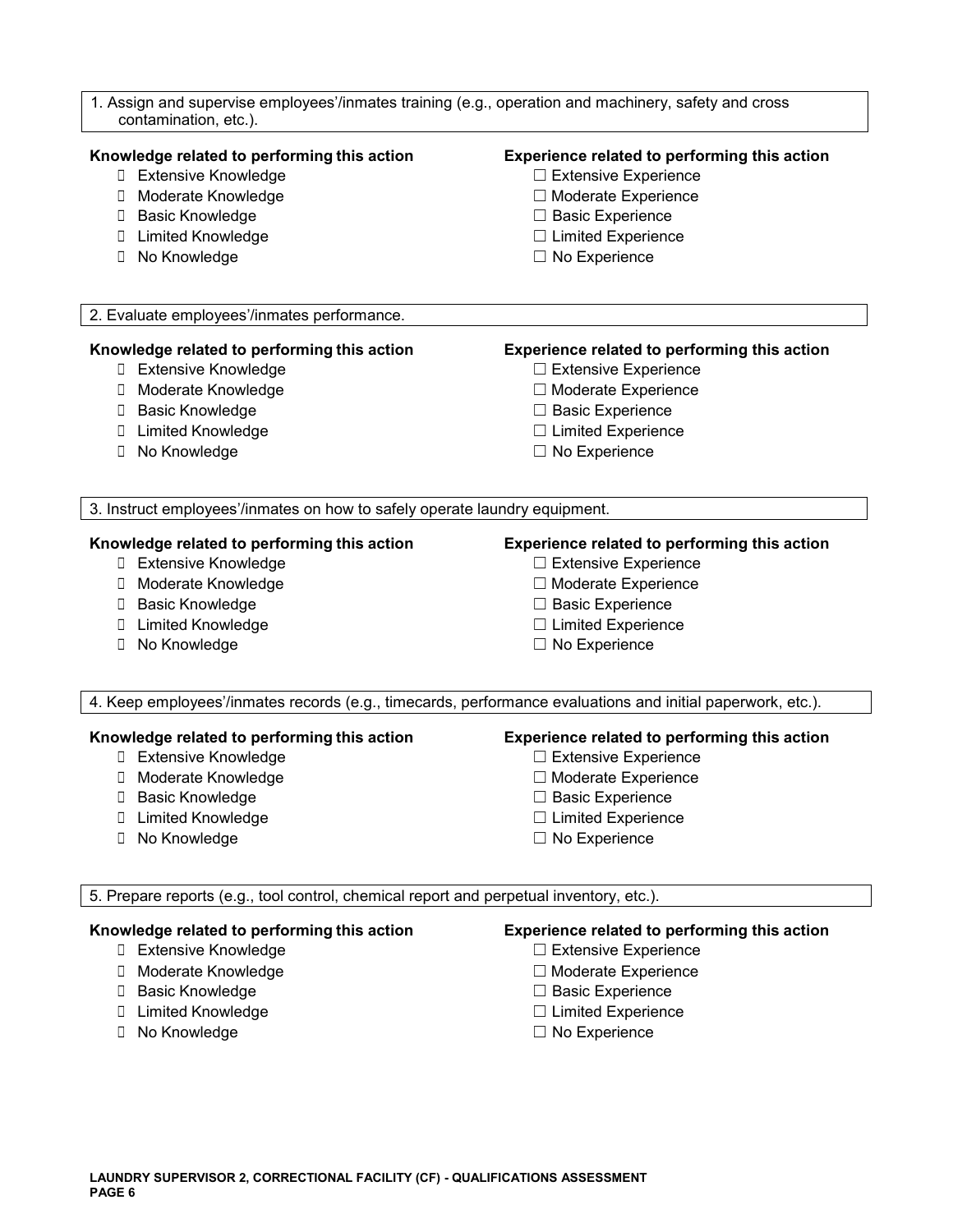# 6. Assist employees'/inmates in the performance of tasks (e.g., minor repairs on laundry equipment and machinery, etc.).

- ☐ Extensive Knowledge ☐ Extensive Experience
- ☐ Moderate Knowledge ☐ Moderate Experience
- ☐ Basic Knowledge ☐ Basic Experience
- ☐ Limited Knowledge ☐ Limited Experience
- □ No Knowledge

# **Knowledge related to performing this action Experience related to performing this action**

- 
- 
- 
- 
- 

7. Supervise the maintenance of laundry equipment and supplies.

### **Knowledge related to performing this action Experience related to performing this action**

- ☐ Extensive Knowledge ☐ Extensive Experience
- ☐ Moderate Knowledge ☐ Moderate Experience
- ☐ Basic Knowledge ☐ Basic Experience
- ☐ Limited Knowledge ☐ Limited Experience
- 

- 
- 
- 
- 
- ☐ No Knowledge ☐ No Experience

8. Supervise employees'/inmates in the safely loading and unloading of laundry (i.e., bending, lifting and pulling).

- 
- 
- 
- ☐ Limited Knowledge ☐ Limited Experience
- ☐ No Knowledge ☐ No Experience

### **Knowledge related to performing this action Experience related to performing this action**

- ☐ Extensive Knowledge ☐ Extensive Experience
- ☐ Moderate Knowledge ☐ Moderate Experience
- ☐ Basic Knowledge ☐ Basic Experience
	-
	-

9. Supervise employees'/inmates in the receiving, marking/sorting, wrapping and distributing of laundry.

- ☐ Extensive Knowledge ☐ Extensive Experience
- ☐ Moderate Knowledge ☐ Moderate Experience
- **□ Basic Knowledge □ Basic Experience**
- 
- 
- **Knowledge related to performing this action Experience related to performing this action** 
	-
	-
	-
	- ☐ Limited Knowledge ☐ Limited Experience
	- ☐ No Knowledge ☐ No Experience

10. Supervise employees'/inmates in the preparation and use of chemicals (e.g. soaps, starches, bluing and bleaching solutions, etc.).

- ☐ Extensive Knowledge ☐ Extensive Experience
- ☐ Moderate Knowledge ☐ Moderate Experience
- ☐ Basic Knowledge ☐ Basic Experience
- ☐ Limited Knowledge ☐ Limited Experience
- ☐ No Knowledge ☐ No Experience

#### **Knowledge related to performing this action Experience related to performing this action**

- 
- 
- 
- 
-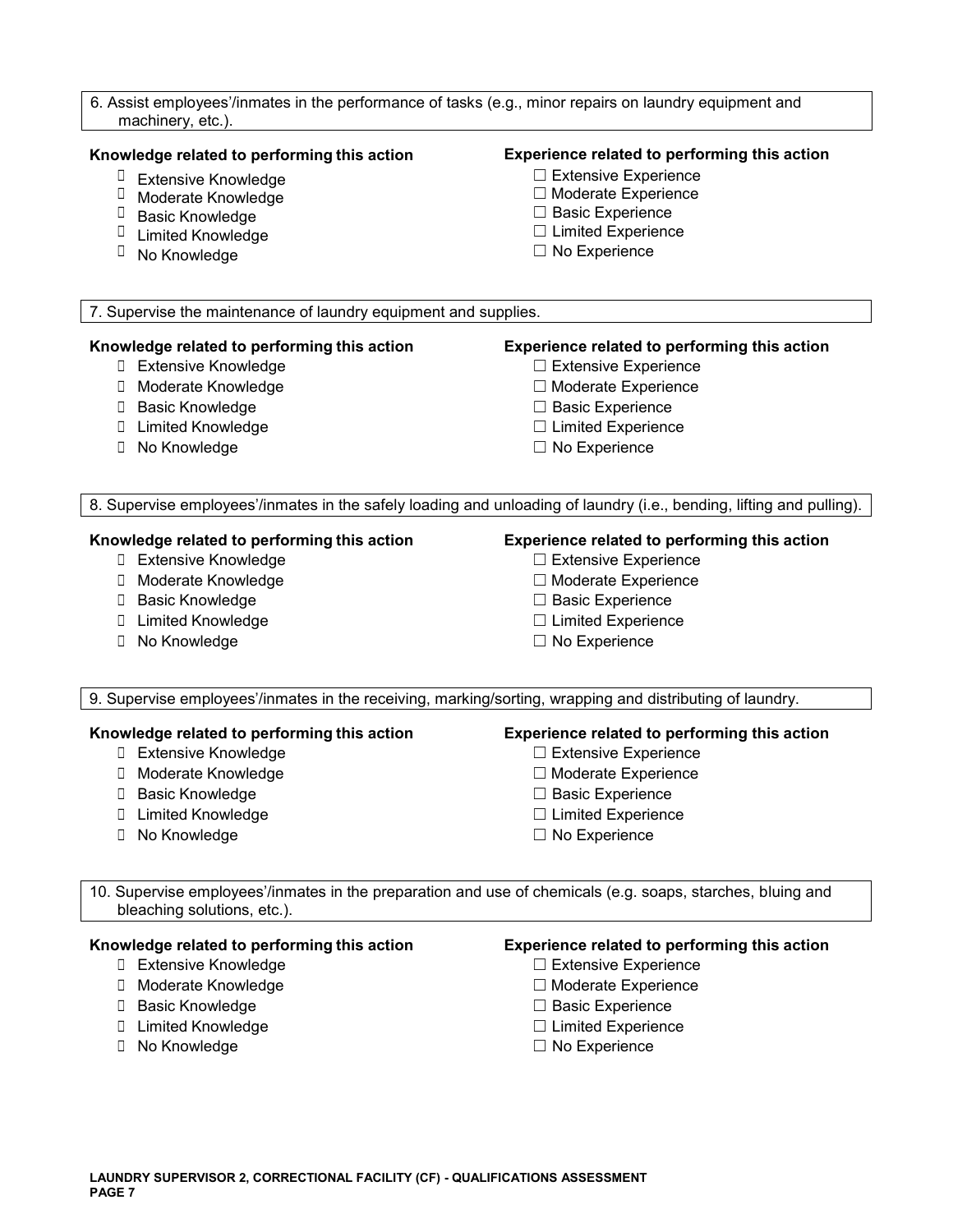11. Supervise employees'/inmates in the operation of laundry equipment, (i.e., washers, starch cookers and presses and sanitation). **Knowledge related to performing this action Experience related to performing this action**  ☐ Extensive Knowledge ☐ Extensive Experience ☐ Moderate Knowledge ☐ Moderate Experience ☐ Basic Knowledge ☐ Basic Experience ☐ Limited Knowledge ☐ Limited Experience ☐ No Knowledge ☐ No Experience 12. Conduct inspections of the laundry facility to maintain approved laundry practices and standards of safety and sanitation. **Knowledge related to performing this action Experience related to performing this action**  ☐ Extensive Knowledge ☐ Extensive Experience ☐ Moderate Knowledge ☐ Moderate Experience ☐ Basic Knowledge ☐ Basic Experience ☐ Limited Knowledge ☐ Limited Experience **□ No Knowledge □ No Experience** 13. Organize the operations of a laundry facility. **Knowledge related to performing this action Experience related to performing this action**  ☐ Extensive Knowledge ☐ Extensive Experience ☐ Moderate Knowledge ☐ Moderate Experience ☐ Basic Knowledge ☐ Basic Experience **□** Limited Knowledge **D** Limited Experience ☐ No Knowledge ☐ No Experience 14. Obtain price quotes, (e.g., chemicals, hangers and bags, etc.) from local vendors. **Knowledge related to performing this action Experience related to performing this action**  ☐ Extensive Knowledge ☐ Extensive Experience ☐ Moderate Knowledge ☐ Moderate Experience ☐ Basic Knowledge ☐ Basic Experience ☐ Limited Knowledge ☐ Limited Experience ☐ No Knowledge ☐ No Experience 15. Properly store all hazardous chemicals per Senate Bill 198. **Knowledge related to performing this action Experience related to performing this action**  ☐ Extensive Knowledge ☐ Extensive Experience ☐ Moderate Knowledge ☐ Moderate Experience ☐ Basic Knowledge ☐ Basic Experience ☐ Limited Knowledge ☐ Limited Experience ☐ No Knowledge ☐ No Experience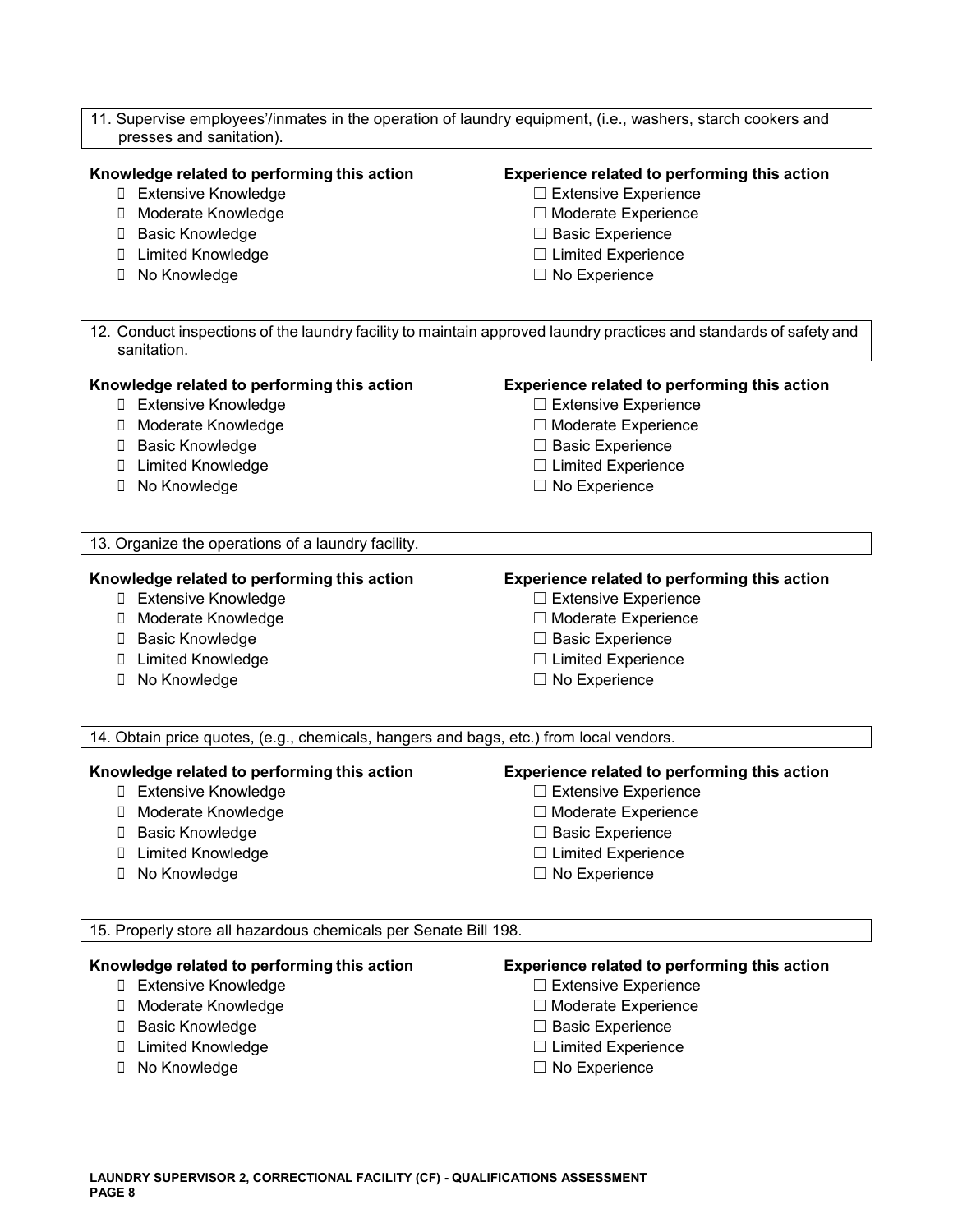| 16. Inventory supplies for the laundry facility.                                                     |                                              |
|------------------------------------------------------------------------------------------------------|----------------------------------------------|
| Knowledge related to performing this action                                                          | Experience related to performing this action |
| □ Extensive Knowledge                                                                                | $\Box$ Extensive Experience                  |
| □ Moderate Knowledge                                                                                 | □ Moderate Experience                        |
| □ Basic Knowledge                                                                                    | □ Basic Experience                           |
| □ Limited Knowledge                                                                                  | $\Box$ Limited Experience                    |
| □ No Knowledge                                                                                       | $\Box$ No Experience                         |
| 17. Requisition of chemicals for the laundry facility.                                               |                                              |
| Knowledge related to performing this action                                                          | Experience related to performing this action |
| <b>D</b> Extensive Knowledge                                                                         | □ Extensive Experience                       |
| □ Moderate Knowledge                                                                                 | □ Moderate Experience                        |
| □ Basic Knowledge                                                                                    | □ Basic Experience                           |
| <b>I</b> Limited Knowledge                                                                           | □ Limited Experience                         |
| □ No Knowledge                                                                                       | □ No Experience                              |
| 18. Requisition of parts for the laundry facility.                                                   |                                              |
| Knowledge related to performing this action                                                          | Experience related to performing this action |
| □ Extensive Knowledge                                                                                | $\Box$ Extensive Experience                  |
| □ Moderate Knowledge                                                                                 | □ Moderate Experience                        |
| □ Basic Knowledge                                                                                    | □ Basic Experience                           |
| □ Limited Knowledge                                                                                  | □ Limited Experience                         |
| □ No Knowledge                                                                                       | $\Box$ No Experience                         |
| 19. Receive, inspect, and store supplies for the laundry facility (e.g., chemicals and parts, etc.). |                                              |
| Knowledge related to performing this action                                                          | Experience related to performing this action |
| □ Extensive Knowledge                                                                                | □ Extensive Experience                       |
| □ Moderate Knowledge                                                                                 | □ Moderate Experience                        |
| □ Basic Knowledge                                                                                    | □ Basic Experience                           |
| □ Limited Knowledge                                                                                  | □ Limited Experience                         |
| □ No Knowledge                                                                                       | $\Box$ No Experience                         |
|                                                                                                      | THIS CONCLUDES THE EXAMINATION               |
| <b>REVISION DATE: 01/19/2022 - TT</b>                                                                |                                              |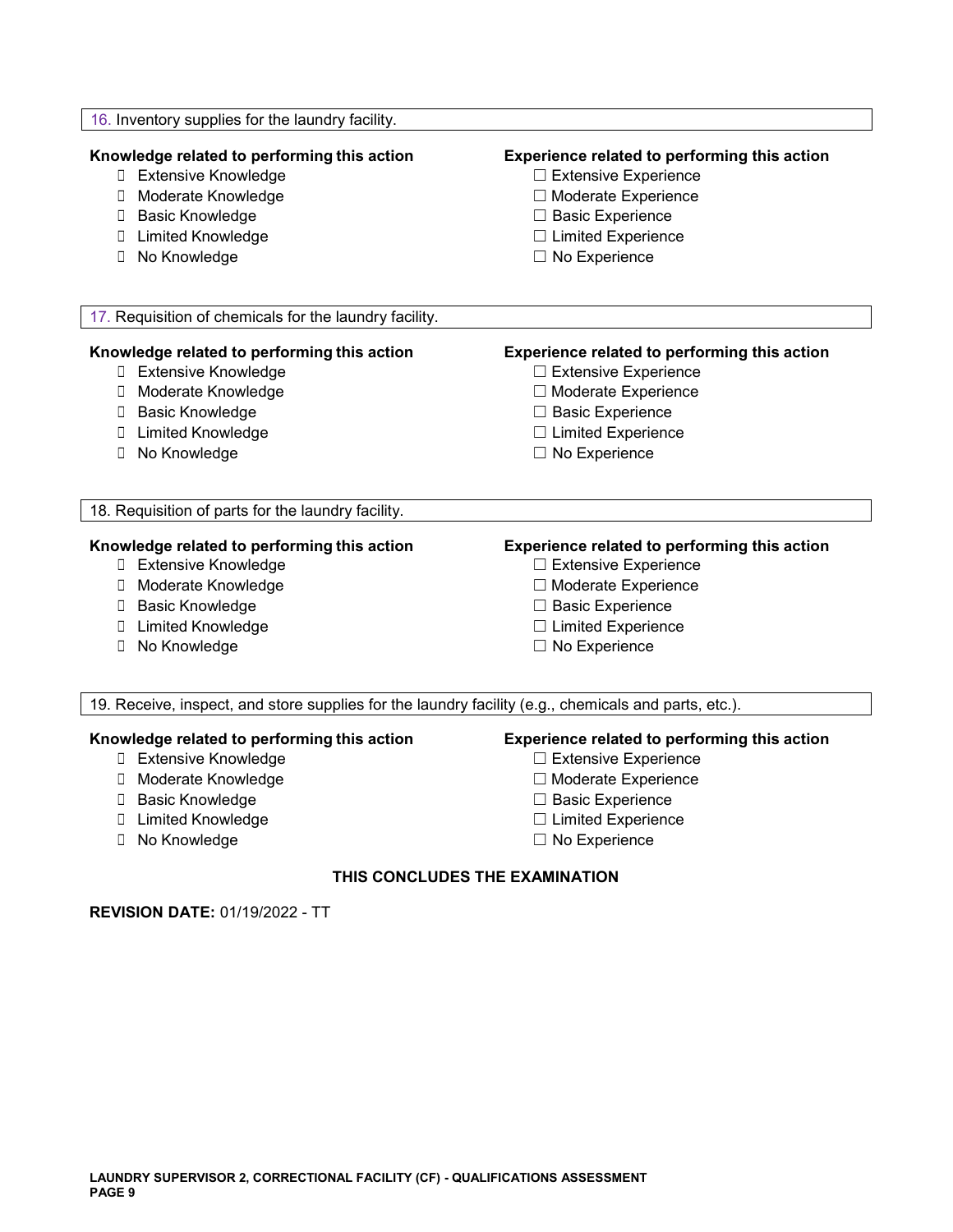**THIS PAGE HAS BEEN INTENTIONALLY LEFT BLANK**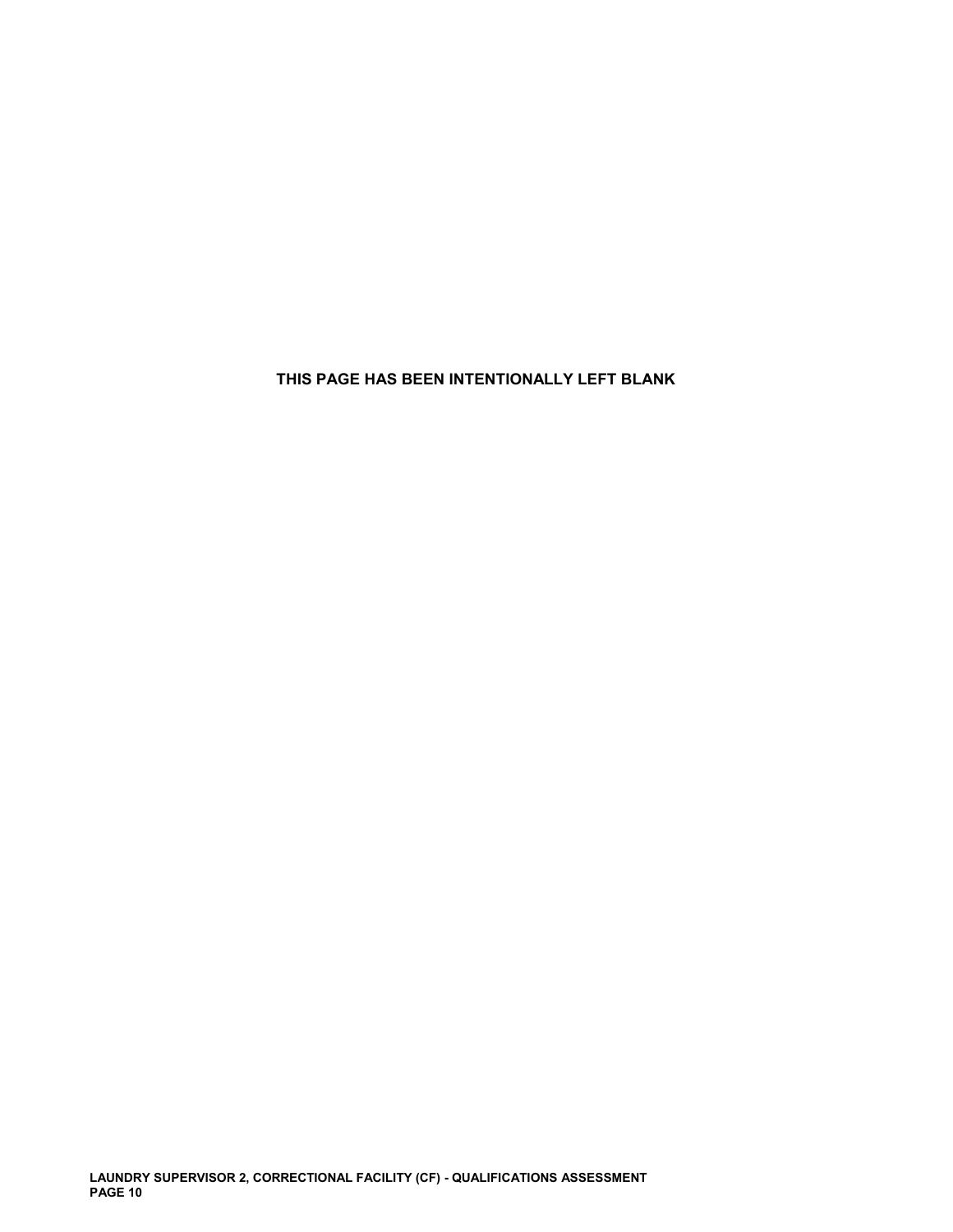# **RECRUITMENT QUESTIONNAIRE**

Applicants are asked to voluntarily provide the information below. The following data will be used for statistical data gathering and reporting purposes. This questionnaire will be separated from the examination and this information will not be used in any employment decisions.

# **GENDER**

- ☐ Male
- ☐ Female
- ☐ Non-binary

# **RACE AND ETHNICITY**

Check **one** box that best describes your race or ethnicity.

- ☐ Black or African American ☐ Multiple Asian\*\* ☐ Multiple Pacific Islander\*\*\*
- ☐ American Indian or Alaska ☐ Indian ☐ Guamanian Native ☐ Cambodian ☐ Hawaiian
- □ Hispanic or Latino (alone or │ │ │ Chinese │ │ │ │ │ Samoan │ │ │ │ Samoan in combination with any ☐ Filipino ☐ Other Pacific Islander other race)
- 
- ☐ Multiple Races\* ☐ Korean
- 
- 
- 
- 
- 
- 
- □ White □ Napanese
	-
	- □ Laotian
	- ☐ Vietnamese
	- ☐ Other Asian

# **ASIAN PACIFIC ISLANDER**

- 
- 
- 
- 
- 

\*If you identify with more than one race that is Non-Hispanic or Latino, select Multiple Races.

\*\*If you identify with more than one Asian ethnicity, select Multiple Asian.

\*\*\*If you identify with more than one Pacific Islander ethnicity, select Multiple Pacific Islander.

# **AUTHORITIES**

Government Code sections 8310.5, 19705, 19790, 19792(h) and California Code of Regulations, Title 2, sections 599.980, 11013(b) authorize the State of California to collect demographic information on job applicants and exam participants for analysis and statistical purposes.

#### **CONTINUE TO NEXT PAGE TO COMPLETE RECRUITMENT QUESTIONNAIRE**